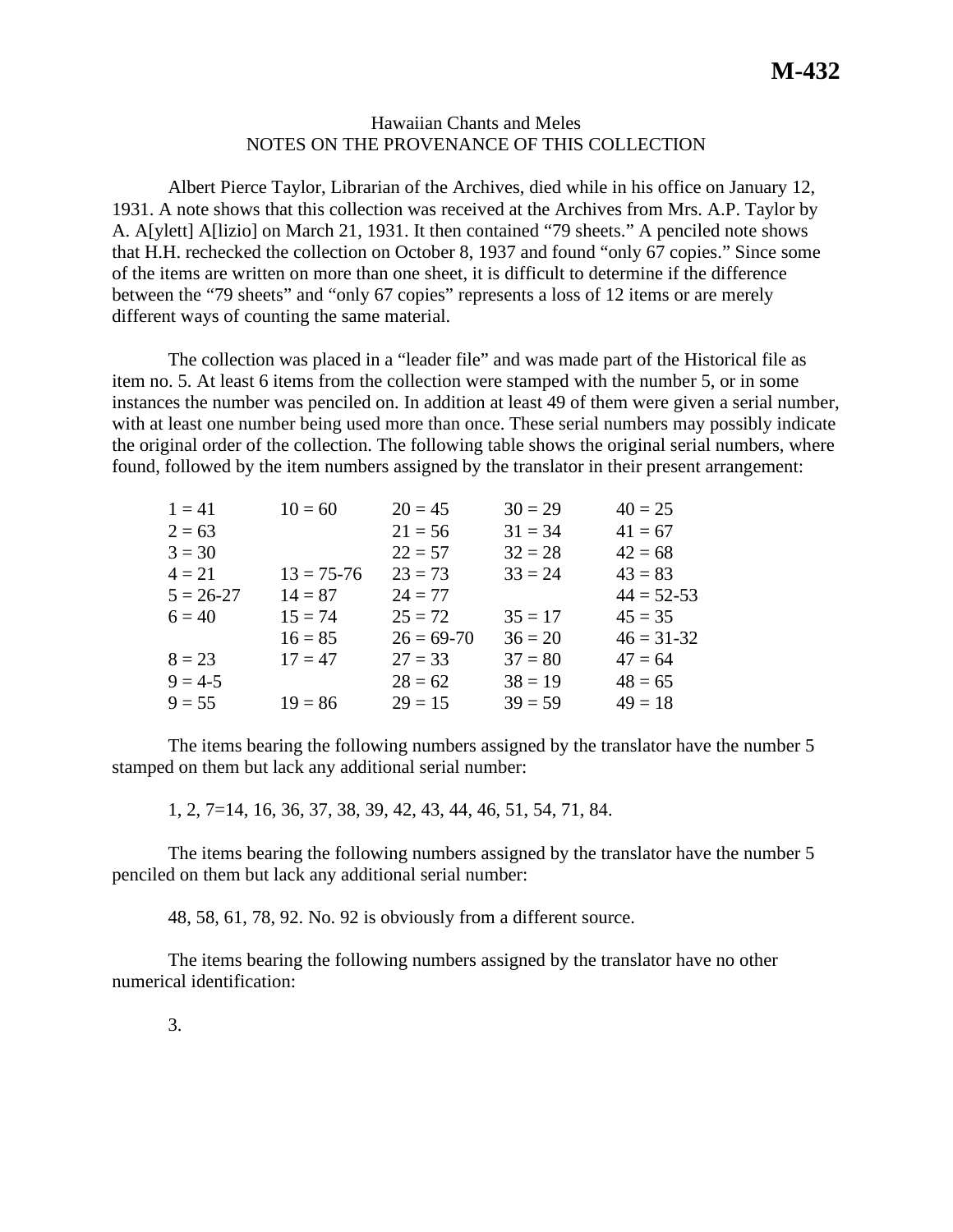Several items appear to have originally been other units taken from the Historical file and added to this collection. The following table shows the original unit numbers, followed by the item numbers assigned by the translator:

 $63 = 88$   $64 = 50$   $83 = 81-82$   $84 = 6$   $110 = 22$ 

The translator's number 66 was later found to be a continuation of 53.

The collection eventually was added to and filled with a number of genealogical books, the source of which is not certain in most cases. Many of these books bear a small label with the number A 166. Other materials bearing the same A 166 label are now located with the census records and in the Kalanianaole collection, M-80. It is possible that all these A 166 items were originally part of the Kalanianaole collection. The items bearing the following numbers assigned by the translator are associated with the A 166 collection:

49. A notebook of clippings from newspapers, containing chants and meles.

89. A typed translation from an unnumbered page in genealogy book G-29.

90. A typed copy of a Hawaiian text, with translation, from page 101 in genealogy book G-35.

91. A typed translation from an unlocated source, but probably also from one of the A 166 genealogy books. Typed copy actually says A 116, probably a typographical error.

The collection is now being separated from the genealogy books and placed with the private manuscript collections as M-432.

Notes by Richard F. Thompson, Librarian. 14 March 1977.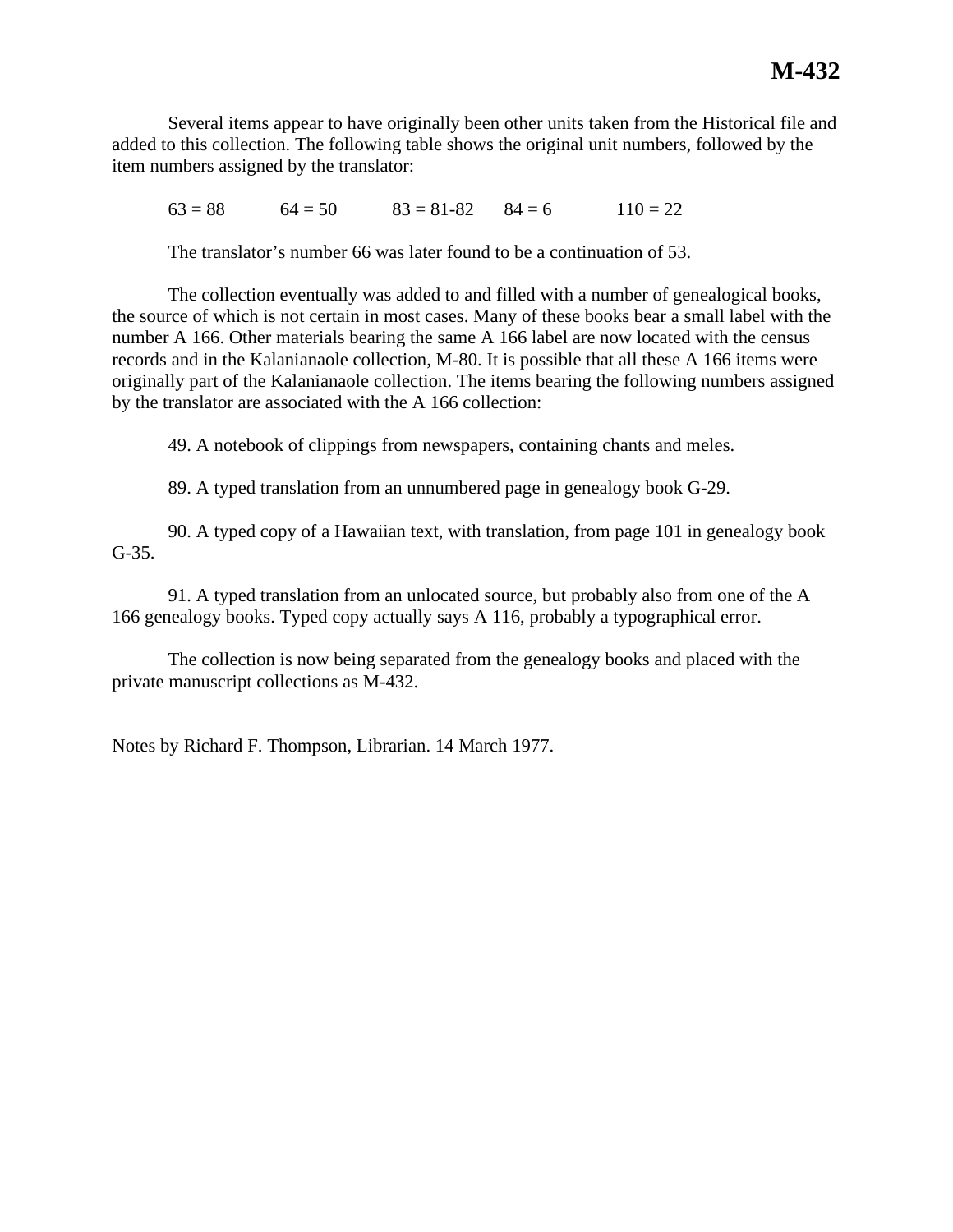## CHANTS AND MELES 1. THROUGH 87.

This collection of Hawaiian poetry consists primarily of chants sent as letters to the Hawaiian newspaper Ka Hae Hawai'i in 1860. There are a few other chants included in the collection; a chant written on the back of an early Territorial ballot, a collection of newspaper clippings of chants, and a number of chants without dates or identification.

The most numerous chants are name songs (mele inoa) and dirges (kanikau). Many of the mele inoa chants are for the Prince Ka Haku O Hawai'i, son of Kamehameha IV and Queen Emma, born in 1858. The mele inoa chants, kanikau chants, and the few Western style songs appear to have been as a whole composed by the person or persons submitting them to the newspaper. A few of the chants were traditional or a part of ancient Hawaiian literature, genealogies, or religion. These were submitted by people interested in preserving older works. One letter contained a version of a Pele chant found in Emerson.

These traditional chants were the most difficult to translate and many were just superficially described rather than translated. Translating the chants in this collection was made difficult by several factors. A fair amount of the vocabulary, the place names and characters alluded to, and the symbolism is not documented and is unknown to the translator. The older writing system in which the chants were transcribed does not mark all significant sounds thus creating ambiguities in writing that would not occur if the actual sound of the chants had been preserved. The spelling and handwriting practices of the scribes including poor word division, capitalization, and punctuation compounds the problems of interpreting these documents.

These problems coupled with the fact that the translation of these chants was not undertaken as an in-depth study of the material should suggest to anyone using these chants that the English translations should not be considered exact equivalents of the Hawaiian. Especially troublesome portions were marked in the translations. As the translating work progressed the following symbols came to be found useful:

|                     | (? Hawaiian word ?) meaning of this word not known.                                                   |  |  |
|---------------------|-------------------------------------------------------------------------------------------------------|--|--|
| $(?$ English word?) | translation is considered an educated guess.                                                          |  |  |
| /?/                 | identity not documented. Used mostly after place names not listed in <i>Place</i><br>Names of Hawaii. |  |  |
| /pr/                | pronunciation not documented. Used mostly after place names not listed in<br>Place Names of Hawaii.   |  |  |

After working on a number of chants a decision was made to include glottal stops and macrons in Hawaiian words when the pronunciation was known. Hopefully, this will help readers pronounce these words. In the translation of the earlier chants of the collection these features of more modern Hawaiian spelling were not included.

W. H. Wilson 2/9/1977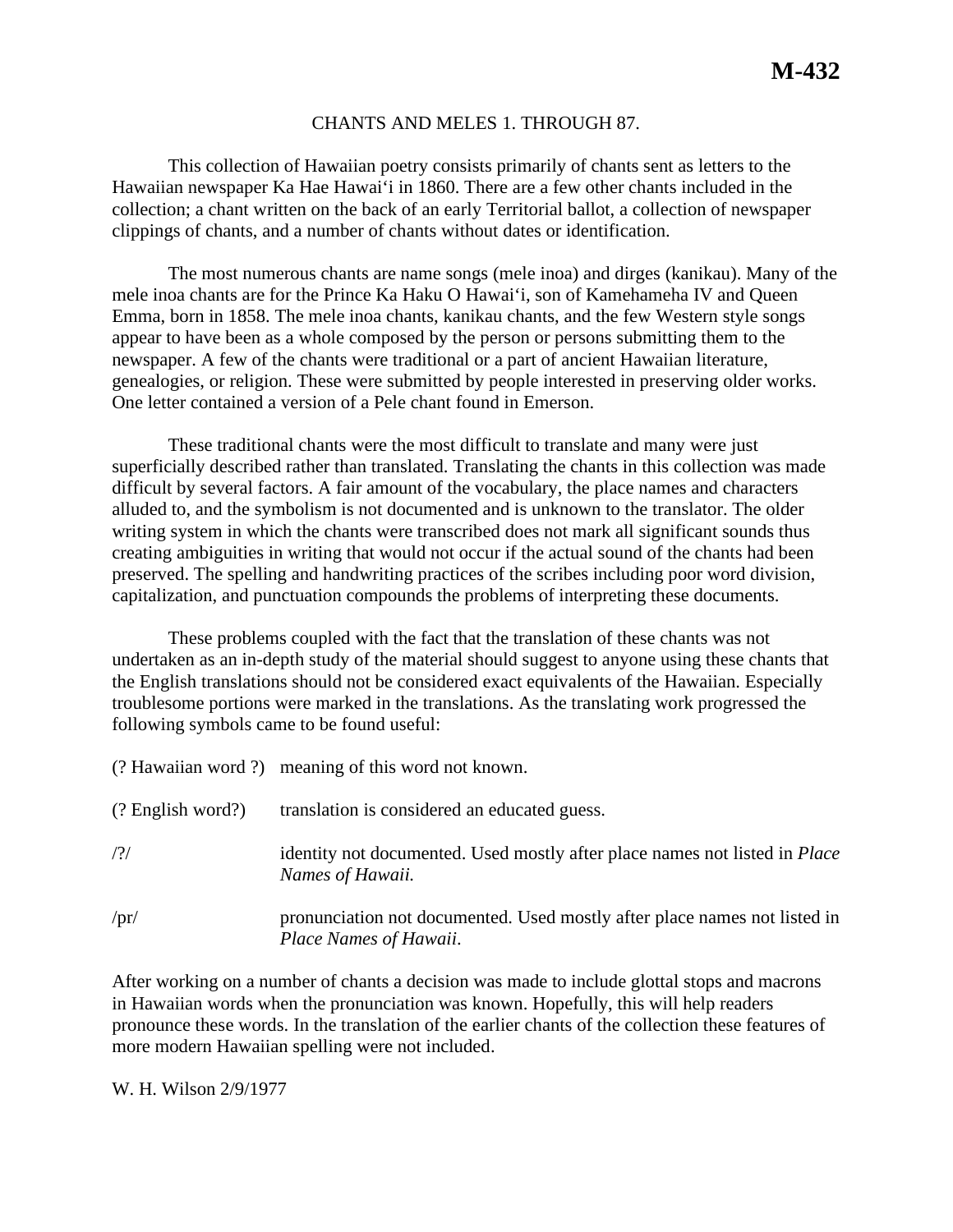## Hawaiian Chants and Meles

This collection consists primarily of chants sent to the **Hawaiian**  newspaper Ka Hae Hawai'i in 1860. See the collection for more extensive notes.

- 1. He Mele no V. K. Ka' ahumanu A Song for V. K. Ka' ahumanu by J. W. Iaukea. original with partial photographic copy and introductory note. translated.
- 2. Mele Inoa o Ka Lani 'o Kahakuohawai'i Name Song for His Highness Kahakuohawai'i by K. Kapaakea. translated. stamp: *5.*
- 3. He Mele Aloha no kekahi Keiki Na'auao i Holo aku i L. Luna a Make 'Oia - A Song of Love for an Intelligent Person Who Went <u>to Lahainaluna and Died</u> by J. P. N. K. Western style. translated.
- 4. Untitled dirge for Liholiho. not translated.
- 5. Untitled dirge for **K1na'u.** not translated.
- 6. He Inoa no Kekulani Fayerweather A Name Song for Kekulani Fayerweather. translated. marked Doc. #84.
- 7. Mele 1. Song 1. translated.
- 8.Mele Kaua' i (Mele 2.) Kaua'i Song (Song **<sup>2</sup>.).** translated.
- 9. Untitled. (concerns Hilo, Puna, and volcano area) translated.
- 10. Untitled. not translated. see 11.,12., 13., 14.
- 11. Untitled. not translated. see 10., 12., 13., 14.
- 12. Untitled. not translated. see 10., 11., 13., 14.
- 13. Untitled. not translated. see 10., 11., 12., 14.
- 14. Untitled. not translated. see 10., 11., 12., 13.
- 15. Pule Palo Prayer of Revelation by Kaeleowaipio. translated.
- 16. Untitled dirge for Kamehameha III. by the children of Keaweikekahiali'iokamoku. translated. stamp: 5.
- 17. Untitled dirge for Eleio Nua by Kahalelaau. translated. stamp: 5. numbered 35.
- 18. Mele Kanikau no Keoua numbered 49. Dirge for Keoua. translated. stamp: 5.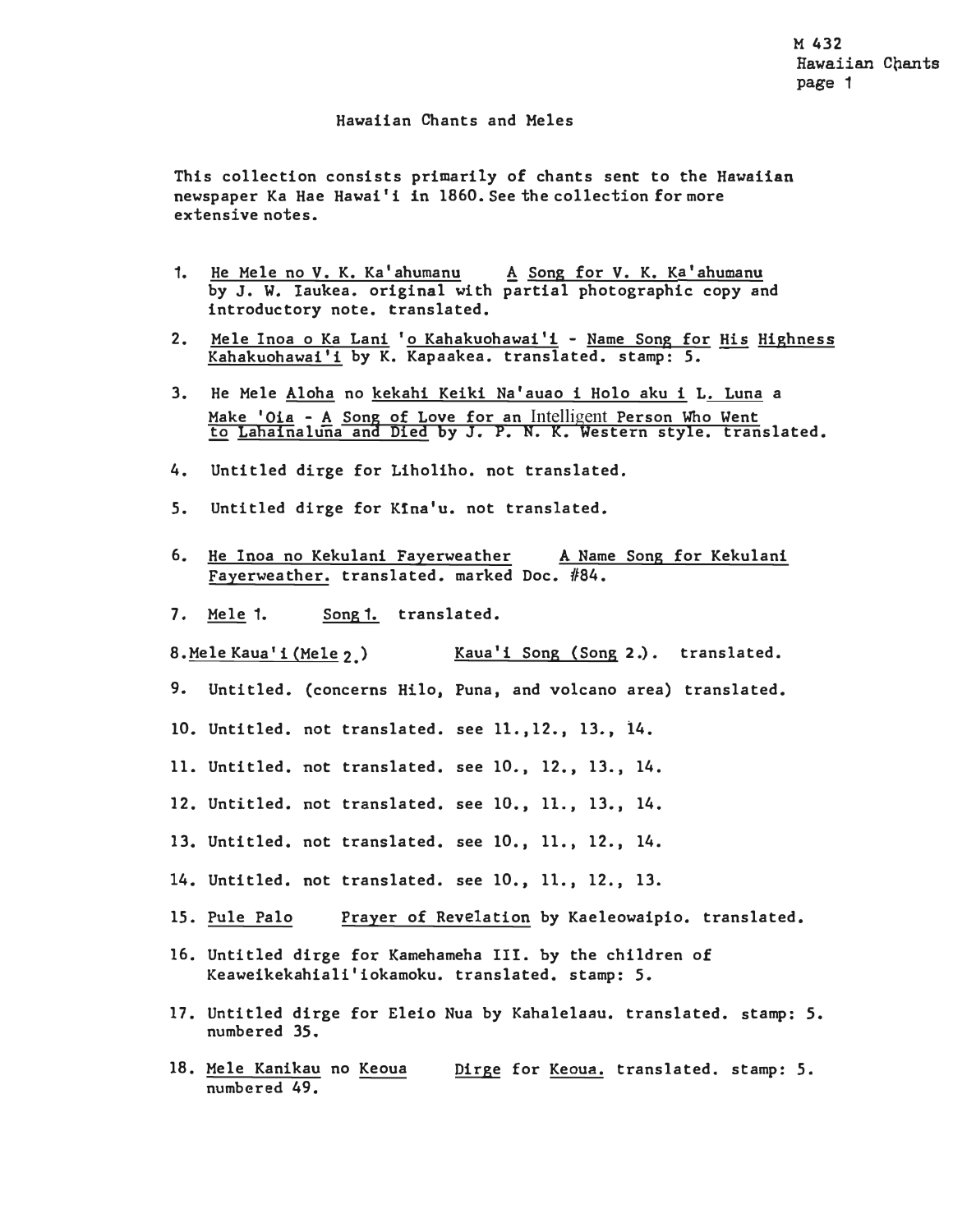- 19. He Mele no Ka Haku O Hawai 'i  $-A$  Song for Ka Haku O Hawai 'i by Kaulu and S. W. B. Kaulainamoku. translated. stamp: 5. numbered 38.
- 20. Untitled incomplete chant by Kaakau. not translated. stamp: 5. numbered 36.
- 21. He Mele no Ka Haku O Hawai'i ! Song for Ka Haku O Hawai'i by Mr. C. Kaaikaula. Western style. translated. stamp: 5. numbered 4.
- 22. Untitled name song for Kaumakaokane. with photocopy. from Cummins  $\text{collection.}$  translated. marked Doc.  $\text{\#}110$ .
- 23. He Mele no Ka Haku O  $\frac{Hawai'i}{1}$  A Song for Ka Haku O Hawai<sup>'</sup>i by Napalihauliokoolau. almost identical to chant 21. Western style. translated. stamp: 5.
- 24.He <u>Kanikau</u> no <u>Iehova ke Akua 'Ike 'Ole 'Ia A</u> <u>Dirge for Jehovah</u> the Unseen God by S. D. Keolanui. translated. stamp: 5. numbered 33. He Mele no
- 25. Kamehameha A Song for Kamehameha by G. T. Puaainuhau. not translated. stamp: *5.* numbered 40.
- 26. He Kanikau <sup>A</sup> Dirge by **I.** Kauhi. translated. stamp: 5. numbered **5.**
- 27. He Kanikau <sup>A</sup> Dirge by **I.** Kauhi. translated. stamp; 5. numbered *s.*
- 28. Untitled fragment by Kailialaikahauanu o Kaala. translated. numbered 32.
- 29. He Mele no Ka Haku O Hawai'i  $A$  Song for Ka Haku O Hawai'i by Kaanaana. not translated. stamp: *5.* numbered 30.
- 30. He Mele -A Song by A. G. Kaohihua. name song for Ka Haku O Hawai' i. translated. stamp: 5. numbered 3.
- 31. He Mele A Song by S. W. Haia. traditional Pele chant. not translated. stamp: 5. numbered 46.
- 32. He Mele -A Song by S. W. Haia. traditional Pele chant. not translated. stamp: 5. numbered 46.
- 33. Untitled fragment. not translated. stamp: 5. numbered 27.
- 34. Untitled incomplete chant by S. W. Keliihune. not translated. stamp: 5. numbered 31.
- 35. He Mele -A Song by Lohemele. see chant 46. for another version. not translated. stamp: 5. numbered 45. marked no.1.
- 36. He Mele no Ka Haku O Hawai'i A Song for Ka Haku O Hawai<sup>1</sup> by Aikake Harbottle. translated. stamp: 5.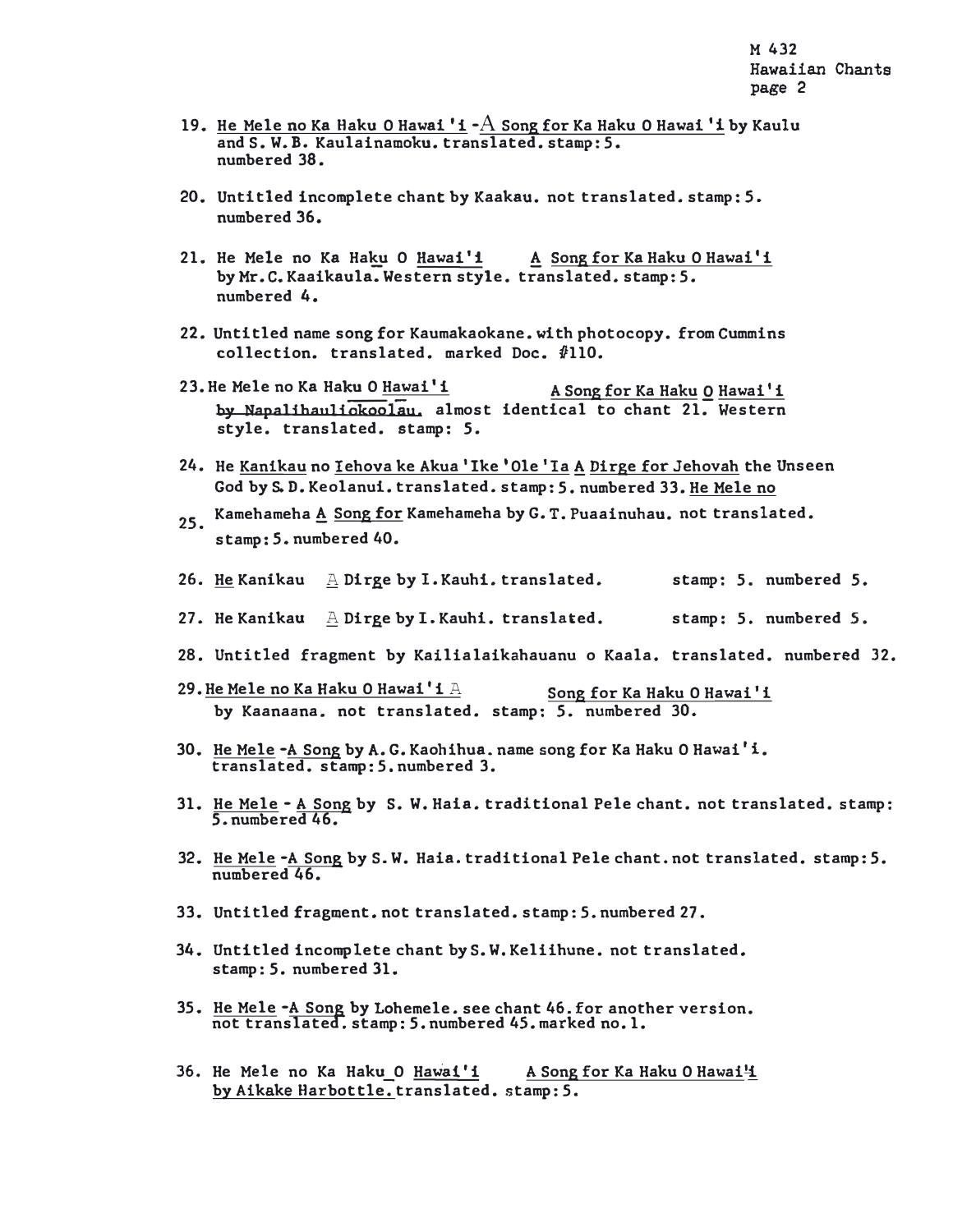- 37. He Mele Aloha i ka Na'auao A Song of Love for Education. translated. stamp: 5.
- 38. He Mele A Song by Nauinapokaikalani. translated. stamp: *5.*
- 39. Hemolele no Ku'u Hoa Luhi o ka Pi'ina Ikiki 'o Ma'ema'e Perfect is the One with Whom I Shared the Fatigue of the Hot and Humid Ascent of Ma'ema'e by. W. Piimoku. photocopy included. translated.
- 40. He Mele no Kaueue A Song for Kaueue by Kahinakua, Kalauli, Hokii, R. D. **Kapela,** Kekuawili, Manaole, and Lahi. translated. stamp: 5. numbered 6.
- 41. He Mele -A Song by M. K. Kaiwi. dirge. translated. stamp: *5.* numbered 1. marked section one.
- 42. Untitled dirge resembling chant 43. translated. stamp: 5.
- 43. Untitled dirge resembling chant 42. translated. stamp: 5.
- 44. Untitled dirge. translated. stamp: 5.
- 45. He Mele Aloha A Love Song by D. B. Kahawaii. incomplete. not translated. stamp: *5.* numbered 20.
- 46.He Mele Ali'i A Royal Song by S.W.B. Kaulainamoku.see chant 35. for another version. not translated. stamp: 5.
- 47. He Mele no Kahoomahele A Song for Kahoomahele by J.W. Kuhelemai. translated. stamp: *5.* numbered 17.
- 48. Untitled dirge. incomplete? written on a territorial ballot. not translated.
- 49. Puke Mele Inoa o Na Ali'i o Hawai'i Book of Name Songs for the Ali'is of Hawai'i collected by J. A. Nahaku. newspaper clippings. not  $translated. -$
- 50. Badly damaged chant. handwritten A Dirge for Ka'ahumanu II appears to be a translation. stamp: 64. numbered 4.
- 51. Two copies of a dirge possibly for Liholiho. translated. one copy has stamp: *5.*
- 52. He Wahi Mele no Kinau'u me Kona... A Little Song for Kina'u and Her,... photocopy included. partially damaged. not translated.
- 53. Kanikau -Dirge. photocopy included. partially damaged. not translated.
- 54. Na Niau no Kaimualii (meaning not clear). probably for Kaumuali'i of Kaua'i. not translated.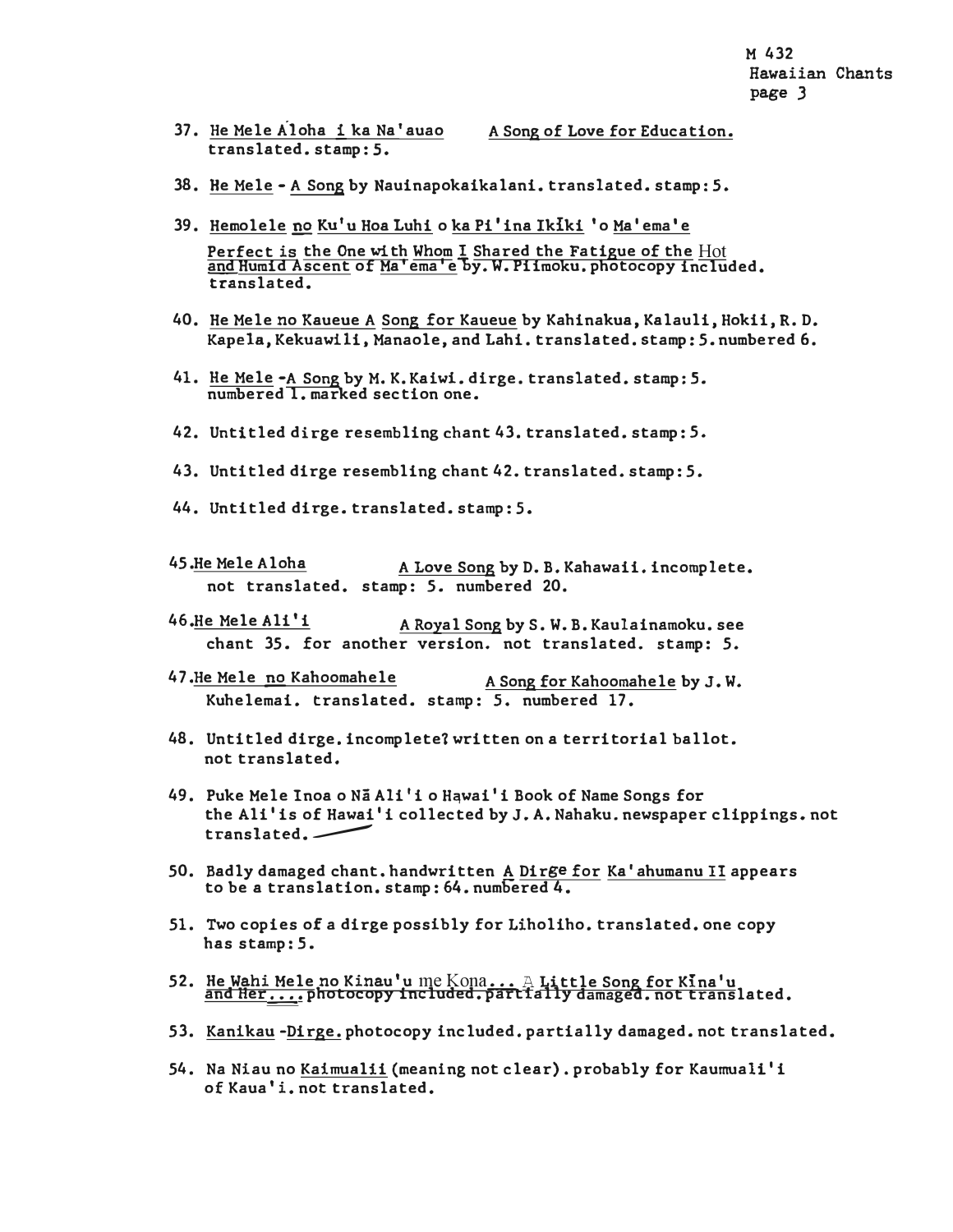- 55.He Wahi Mele A Little Song by J.W. Kalaikahiki. a dirge. translated. stamp: *5.* numbered 9.
- 56.He Inoa no **Kamakakoa** A Name Song for Kamakakoa by J. A. Kahooilimoku. Kamakakoa may be another name for Queen Emma. translated. stamp: *5.* numbered 21.
- *57.* He Mele A Song by Kaulainamoku. incomplete. not translated. numbered 22.
- 56. Untitled. not translated. numbered 5.
- 59. He Mele  $A$  Song by Kaneheana. about Puna and Pele. not translated. stamp: 5. numbered 39.
- 60. Untitled Name Song for Liholiho. not translated. stamp: *5.*
- 61. Untitled. translated.
- 62. Untitled chant about a dream by W. B. Kahue. translated. stamp: 5. numbered 28.
- 63. He Mele Ho'alohaloha no ke Aupuni Hawai<sup>1</sup> A Song Expressing Love for the Hawaiian Nation by J. A. Kahookaumaka. Western style. translated. stamp: 5.
- 64. Untitled Pele chant by W. B. Kapu. translated. stamp: 5. numbered 47.
- 65. He Mele numbered 48. A Song by G. H. E. Keaniole. not translated. stamp: *5*
- 64. He Inoa no Kina'u a me ke Kanikau  $A$  Name Song for Kina'u and a Dirge by C. Hookano. photocopy included. incomplete. translated. stamp: 5. numbered 44.
- 67. He Mele A Song by Kaiaikawaha. not translated. stamp: 5. numbered 41.
- 68. He Mele  $A$  Song by C.W.K. Kenui. photocopy included. translated. stamp: *5.* numbered 42.
- 69. He Mele no Kani Kauikeouli A Song for Kani Kauikeouli by J. A. K. translated. stamp: 5
- 70. He Mele no Kalani Kauikeouli A Song for His Majesty Kauikeouli by J. A. K. translated. stamp: *5.* numbered 26. marked no. 3.
- 71.·Kanikau Aloha no Davida Malo Dirge of Love for David Malo by Ema Malo. Rebeka. translated. stamp: 5.
- 72. He Mele no W. Leleiohoku ASong for W. Leleiohoku by Kaanaana. translated. stamp: 5. numbered 25. marked no. 4.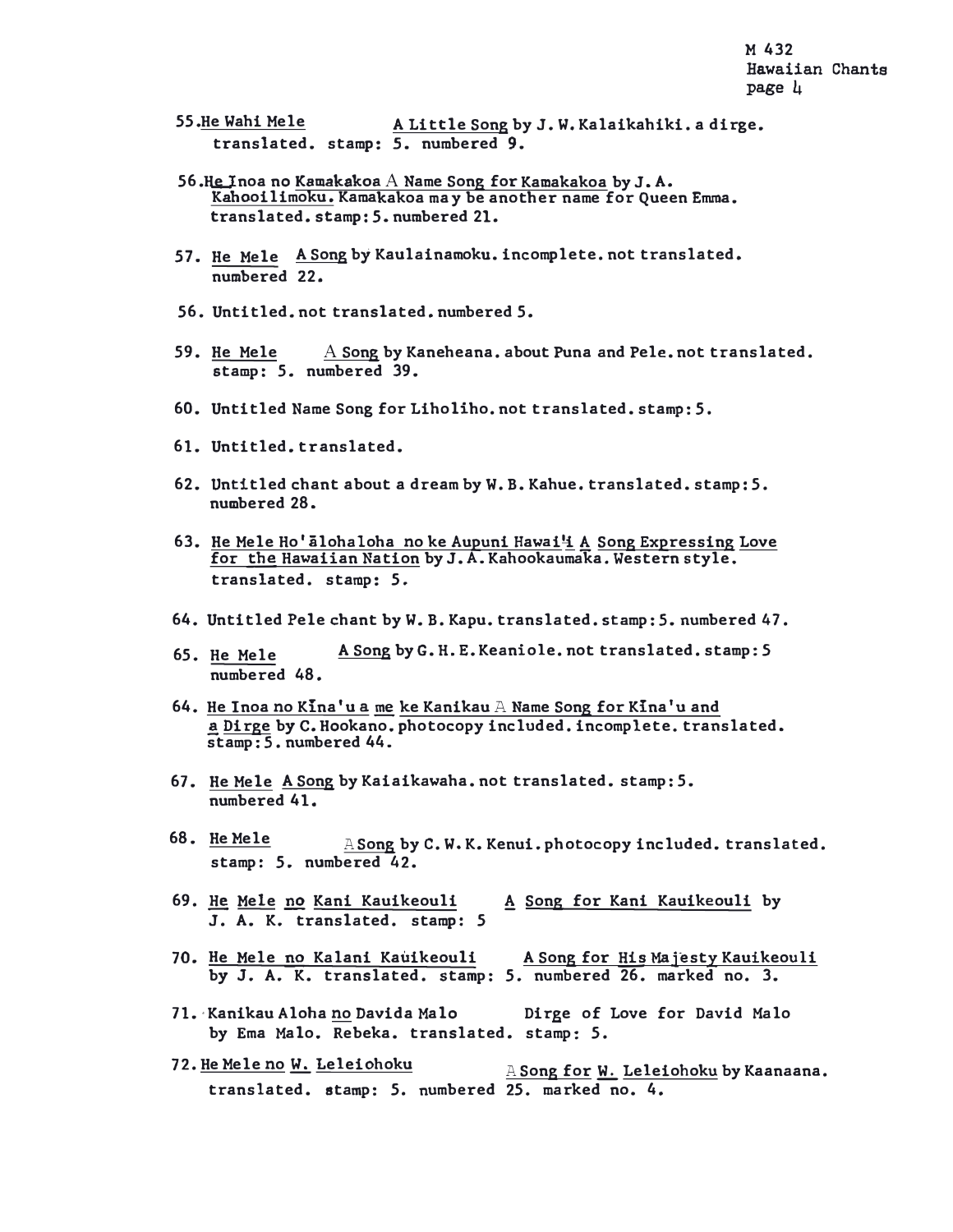- 73. He Mele A Song by D. M. Kapule. not translated. stamp: *5.* numbered 23.
- 74. Kahi Mele o Lawekaho'olawe The Little Song of Lawekaho'olawe by G. B. H. photocopy included. translated. stamp: *5.* numbered 15
- 75. He Mele no ka Ua A. Song for the Rain by P. Haleakala. photocopy included. translated. stamp: 5. numbered 13.
- 76.He Mele no ka Wa'a "No Kekauluohi  $\Diamond$ mano" A Song for the Canoe **<sup>11</sup>**For Kekauluohi Omano" by P. Haleakala. photocopy included. not translated. stamp: 5. numbered 13.
- 77. He Mele A Song by F. W. Kaawaloa. same chant as chant 55. not translated. stamp: 5. numbered 24.
- 78. Untitled. not translated. numbered 5.
- 79. He Mele no Kamehameha ! Song for Kamehameha. translated.
- 80. He Mele Kanikau A Dirge by W. I. Haaheo. translated. stamp: *5* numbered 37. marked no. 2.
- 81. <u>Lonoikamakahiki I " 'O ke Akua Pōloli " Lonoikamakahiki I</u> "The Hungry God ". not translated.
- 82. He Mele no Lonoikamakahiki-kapu-o-Keawe <sup>I</sup> ! Song for Lonoikamakahiki-kapu-o-Keawe I, not translated.
- 83. He Mele A Song by D.M. Makaole. photocopy included. not translated. stamp: *5.* numbered 43.
- 84. Short note from C. W. K. Kenui describing a chant. translated. stamp: 5.
- 85. He Mele no Kekuaokalani A Song for Kekuaokalani by S.C.L. Halo'u. not translated. stamp: *5.* numbered 16.
- 86. He Mele he Inoa no Iosia **A** Song a Name (Song) for Iosia (Josiah) by G. M. Kauaoena. translated. stamp: 5. numbered 19.
- 87. He Mele Inoa no ka Haku O Hawai'i A Name Song for Ka Haku O Hawai'i by Makaliilii, Kekuawili, R. D. Kapela, and Nailielua. photocopy included. translated. stamp: *5.* numbered 14.
- 88. Hawaiian Mythology by a Hawaiian. English. stamp: 63.
- 89. Several Prayers Used in Love Charms (with explanatory notes by Mary Pukui). The Kalakaua Collection. A 166. Archives of Hawaii.